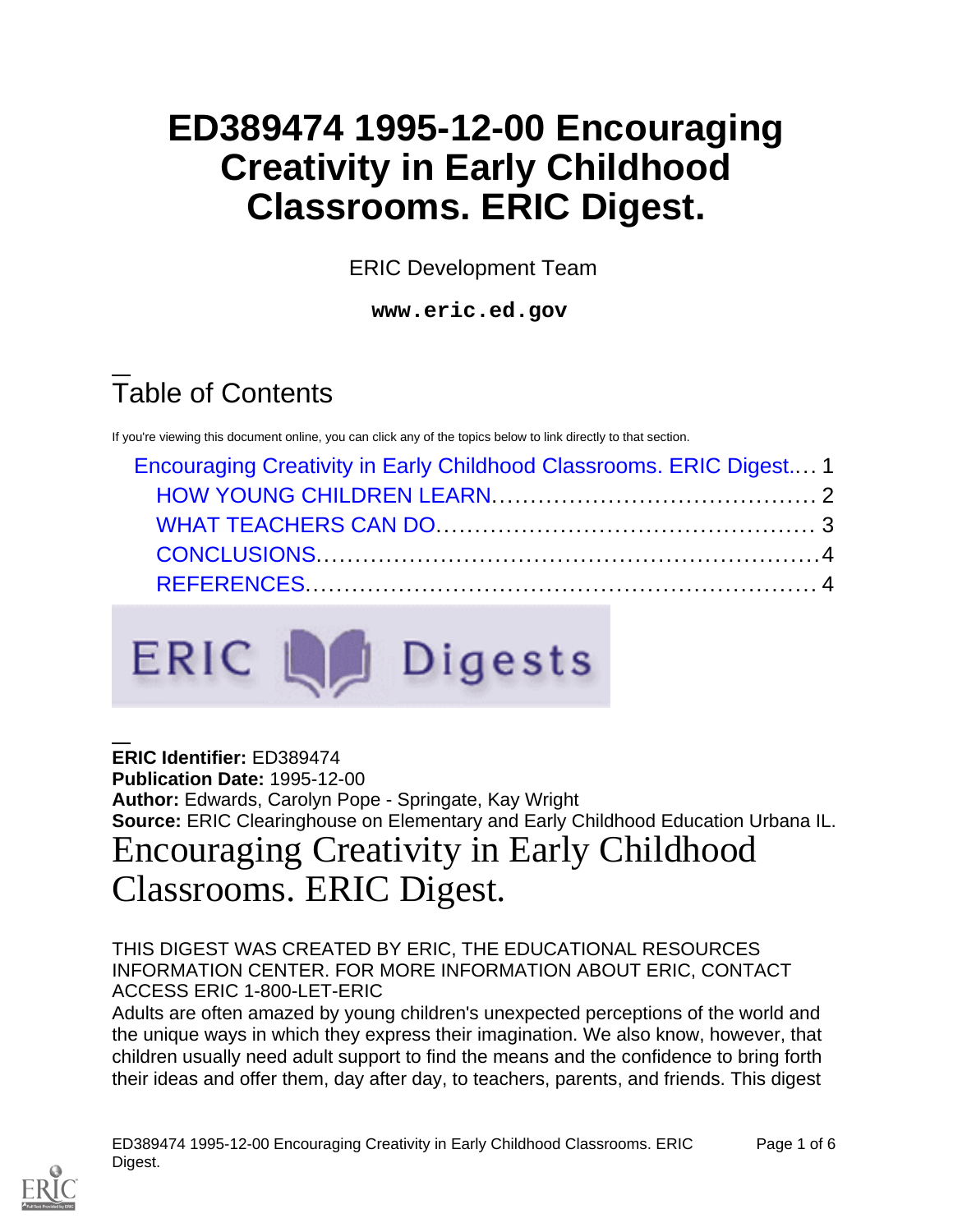considers both teacher-initiated and child-initiated strategies for enhancing young children's self-expression and creativity.

While trying to explore new and better ways of bringing the arts to young children and children to the arts, it helps to examine not only what American teachers do but also what teachers in other nations have discovered. Models developed in other countries, such as in the preschools of Reggio Emilia, Italy, can be a universal resource.

#### <span id="page-1-0"></span>HOW YOUNG CHILDREN LEARN

In Reggio Emilia, Italy, home of some of the best preschools in the world, children grow up surrounded by centuries-old masterpieces of architecture, painting, and sculpture. Citizens are especially proud of their artistic heritage, and art becomes a natural vehicle in educational approaches for helping children explore and solve problems. In the American context, science and technology are specially regarded. Many Americans acquire an interest in tools and machines and enjoy trying to make things run better, fixing things, and solving functional problems. An investigation of "what's inside" and "how things work" makes a natural starting point for in-depth work that integrates art with science, social studies, and literacy activity.

The documentation of young children's work provided by Reggio Emilia educators highlights young children's amazing capabilities and indicates that it is through the unity of thinking and feeling that young children can explore their world, represent their ideas, and communicate with others at their highest level. When educators fully understand how exploration, representation, and communication feed one other, they can best help children achieve this potential.

Several aspects of young children's learning are important to consider when thinking about art and creative activities (Edwards & Hiler, 1993). First, young children are developmentally capable of classroom experiences which call for (and practice) higher level thinking skills, including ANALYSIS (breaking down material into component parts to understand the structure, seeing similarities and differences); SYNTHESIS (putting parts together to form a new whole, rearranging, reorganizing); and EVALUATION (judging the value of material based on definite criteria).

Second, young children want and need to express ideas and messages through many different expressive avenues and symbolic media. Young children form mental images, represent their ideas, and communicate with the world in a combination of ways. They need increasing competence and integration across formats including words, gestures, drawings, paintings, sculpture, construction, music, dramatic play, movement, and dance. Through sharing and gaining others' perspectives, and then revisiting and revising their work, children move to new levels of awareness. Teachers act as guides, careful not to impose adult ideas and beliefs upon the children.

Third, young children learn through meaningful activities in which different subject areas

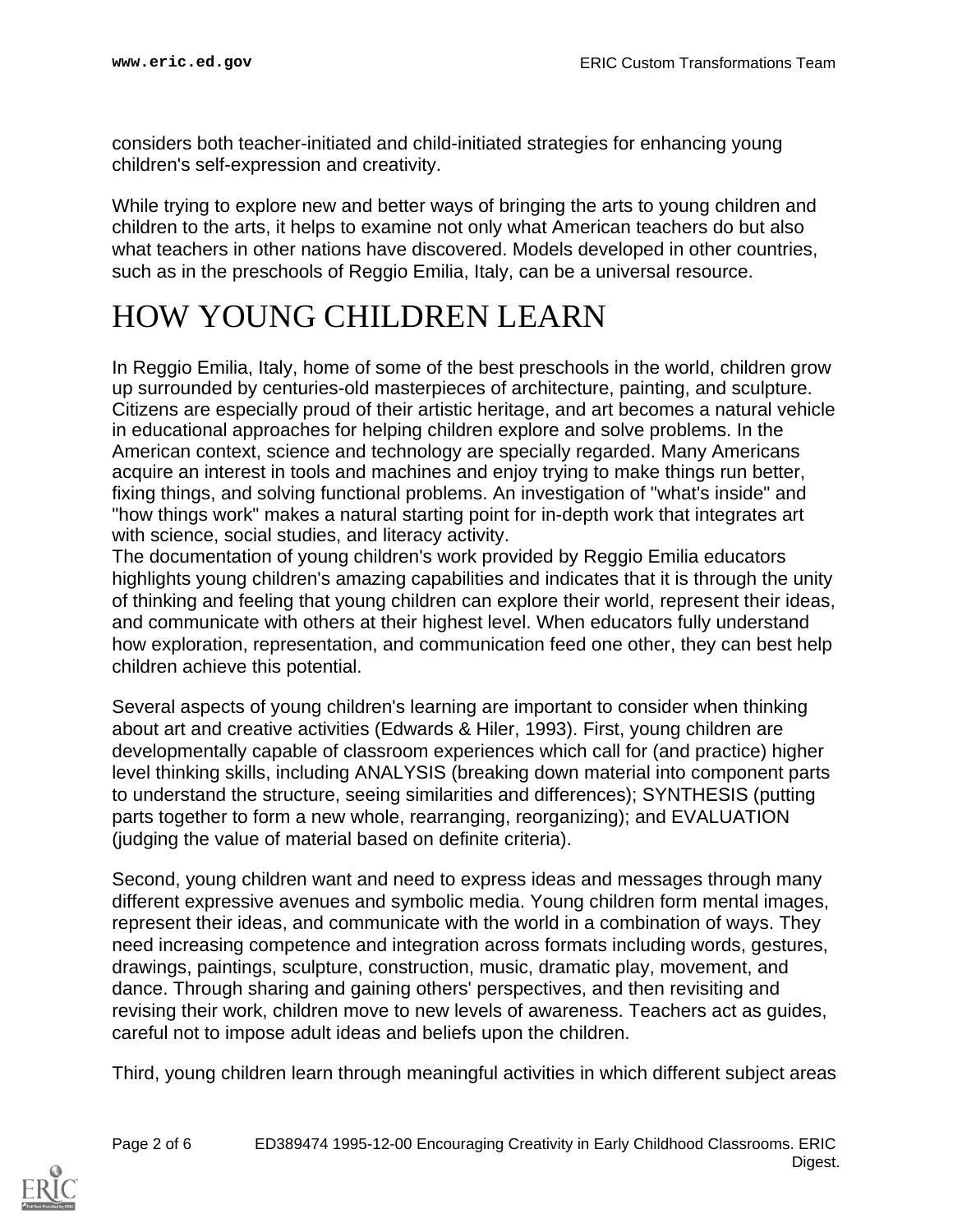are integrated. Open-ended discussions and long-term activities bring together whole-language activities, science, social studies, dramatic play, and artistic creation. Activities that are meaningful and relevant to the child's life experiences provide opportunities to teach across the curriculum and assist children in seeing the interrelationships of things they are learning.

Teachers have many opportunities to integrate curriculum. For example, the arrival of a new sibling is a common occurrence. Teachers might ask parents of children in their class to contribute photographs of the children as infants, toddlers, and preschoolers, so that the children who are interested can make scrapbooks. If such photos are unavailable, the children can draw or cut pictures from magazines, or dictate stories about remembered foods, toys, or bedroom furnishings. Such activities, designed to help a child deal with a new baby, also help children to use spoken and written language and to select and organize materials.

Fourth, young children benefit from in-depth exploration and long-term, open-ended projects which are started either from a chance event, a problem posed by one or more children, or an experience planned and led in a flexible way by teachers (Edwards & Springate, 1993; Clark, 1994). The adults act as resource persons, problem-posers, guides, and partners to the children in the process of discovery and investigation. They take their cues from children through careful listening and observation, and know when to encourage risk-taking and when to refrain from interfering.

## <span id="page-2-0"></span>WHAT TEACHERS CAN DO

Given what is known about young children's learning and about their amazing competence to express their visions of themselves and their world, how can the classroom be modified to best support children's emerging creativity? TIME. Creativity does not follow the clock. Children need extended, unhurried time to explore and do their best work. They should not be artificially rotated, that is, asked to move to a different learning center or activity when they are still productively engaged and motivated by a piece of creative work.

SPACE. Children need a place to leave unfinished work to continue the next day, and a space that inspires them to do their best work. A barren, drab environment is not conducive to creative work. Rather, children's work is fostered by a space that has natural light, harmonious colors, comfortable and child-sized areas, examples of their own and others' work (not only their classmates, but as appropriate, also their teachers' and selected adult artists), and inviting materials.

MATERIALS. Without spending great amounts of money, teachers can organize wonderful collections of resource materials that might be bought, found, or recycled. These materials can include paper goods of all kinds; writing and drawing tools; materials for constructions and collages, such as buttons, stones, shells, beads, and



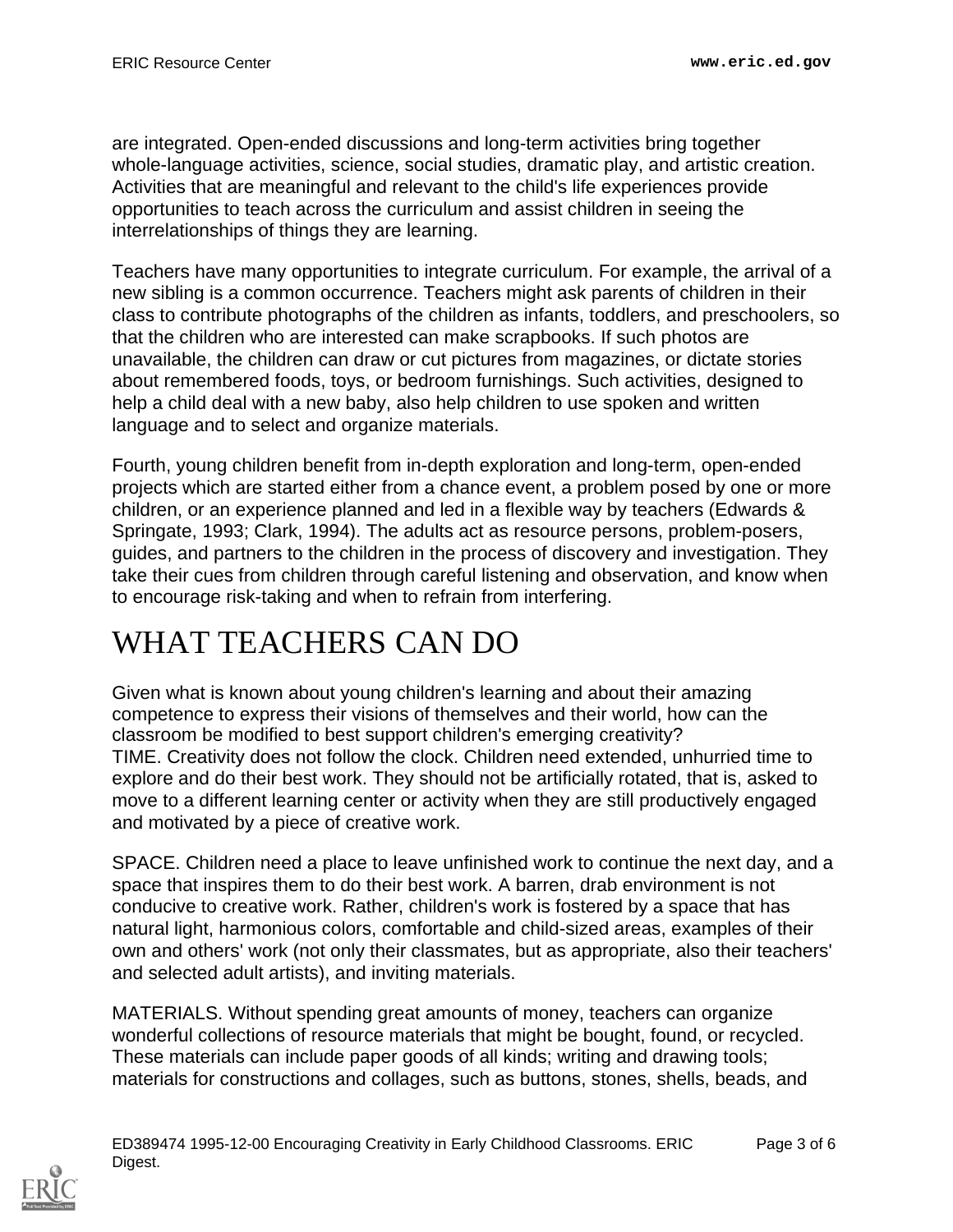seeds; and sculpting materials, such as play dough, goop, clay, and shaving cream. These materials are used most productively and imaginatively by children when they themselves have helped select, organize, sort, and arrange them.

CLIMATE. The classroom atmosphere should reflect the adults' encouragement and acceptance of mistakes, risk-taking, innovation, and uniqueness, along with a certain amount of mess, noise, and freedom. This is not a matter of chaos, or of tight control, but instead something in between. In order to create such a climate, teachers must give themselves permission to try artistic activity themselves, even when they have not been so fortunate as to have had formal art training or to feel they are naturally "good at art." Through workshops, adult education classes, or teamwork with an art teacher or parent, classroom teachers can gain the confidence for, and experience the pleasure of, venturing some distance down the road of self-expression in a medium in which they did not know they could be successful. Their skill will then translate into the work with the children.

OCCASIONS. Children's best and most exciting work involves an intense or arousing encounter between themselves and their inner or outer world. Teachers provide the occasions for these adventures. Children find it hard to be creative without any concrete inspiration. Instead, they prefer to draw on the direct evidence of their senses or memories. These memories can become more vivid and accessible through the teacher's provocations and preparations. For example, teachers can encourage children to represent their knowledge and ideas before and after they have watched an absorbing show, taken a field trip, or observed and discussed an interesting plant or animal brought into class. Teachers can put up a mirror or photos of the children in the art area, so children can study their faces as they draw their self-portrait. Teachers can offer children the opportunity to check what they have drawn against an original model and then let them revise and improve upon their first representation.

## <span id="page-3-0"></span>CONCLUSIONS

All of these activities can be combined with the teachers' goals of gradually introducing children to new art materials and techniques. Finally, there is no "one right way" for helping young children achieve their creative potential. Teachers will need to continue to experiment and test alternatives to see what is effective in their situation. Adapted from: Edwards, Carolyn Pope, and Kay Wright Springate. (1995). The Lion Comes Out of the Stone: Helping Young Children Achieve Their Creative Potential. DIMENSIONS OF EARLY CHILDHOOD 23(4, Fall): 24-29. Adapted with permission of the Southern Early Childhood Association and the authors.

#### <span id="page-3-1"></span>REFERENCES

Clark, K. (1994). How Do Caterpillars Make Cocoons? An Adaptation of the Reggio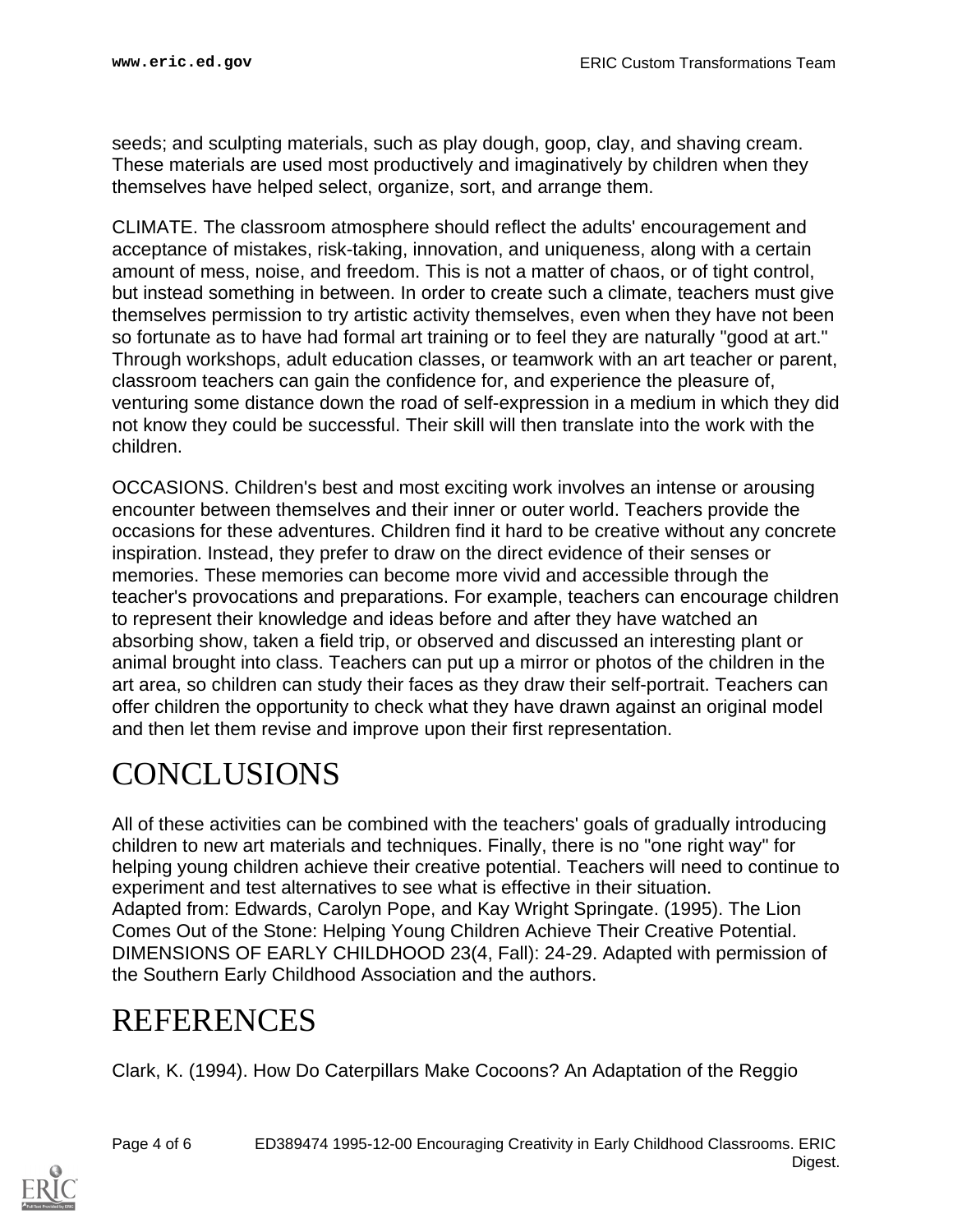Emilia Approach to a Kindergarten Science Project. DIMENSIONS OF EARLY CHILDHOOD 22(3, Spring): 5-9. EJ 486 874. Edwards, C.P., L. Gandini, and G. Forman. (Eds.). (1993). THE

#### HUNDRED LANGUAGES OF CHILDREN: THE REGGIO EMILIA APPROACH TO EARLY

CHILDHOOD EDUCATION. Norwood, NJ: Ablex. ED 355 034.

Edwards, C. P., and C. Hiler. (1993). A TEACHER'S GUIDE TO THE EXHIBIT: "THE HUNDRED LANGUAGES OF CHILDREN. Lexington, KY: College of Human Environmental Sciences, University of Kentucky.

Edwards, C. P., and K. Springate. (1993). Inviting Children into Project Work. DIMENSIONS OF EARLY CHILDHOOD 22(1, Fall): 9-12, 40. EJ 473 226.

Rabitti, G. (1994). An Integrated Art Approach in a Preschool. In L. Katz and B. Cesarone (Eds.), REFLECTIONS ON THE REGGIO EMILIA APPROACH. Urbana, IL: ERIC Clearinghouse on Elementary and Early Childhood Education. ED 375 986.

Rankin, B. (1995). Displaying Children's Work. SCHOLASTIC EARLY CHILDHOOD TODAY (Feb): 34-35.

--------------------

This publication was funded by the Office of Educational Research and Improvement, U.S. Department of Education, under contract no. RR93002007. The opinions expressed in this report do not necessarily reflect the positions or policies of OERI. ERIC Digests are in the public domain and may be freely reproduced.

**Title:** Encouraging Creativity in Early Childhood Classrooms. ERIC Digest. **Document Type:** Guides---Classroom Use---Teaching Guides (052); Information Analyses---ERIC Information Analysis Products (IAPs) (071); Information Analyses---ERIC Digests (Selected) in Full Text (073);

**Descriptors:** Art Materials, Class Activities, Classroom Environment, Classroom Techniques, Creative Activities, Creative Development, Creative Expression, Creativity, Early Childhood Education, Reggio Emilia Approach, Teacher Student Relationship, Young Children

**Identifiers:** ERIC Digests, Project Approach (Katz and Chard) ###